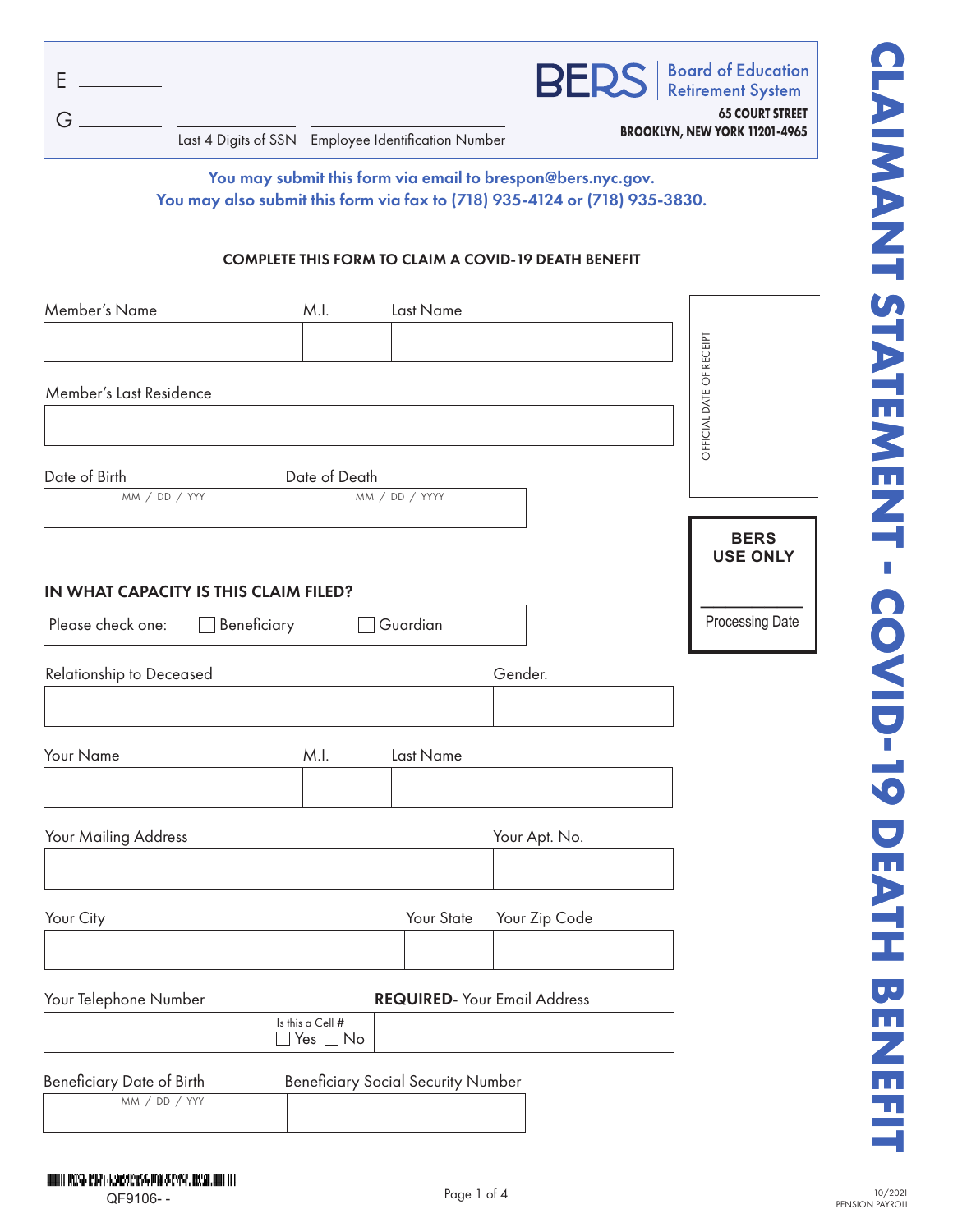G E

**BROOKLYN, NEW YORK 11201-4965** Last 4 Digits of SSN Employee Identification Number

### **GUARDIAN**

A certificate of appointment dated not more than 90 days prior to the filing of this claim is hereby attached.

If this affidavit is signed outside of the State of New York, a County Clerk's certificate must be attached to this document showing that the official who took the acknowledgement was duly authorized to do so. Attestation made outside the U.S. must be executed before an American Consul.

I have reviewed the Eligible Beneficiary information contained on pages 3 and 4 of this document. I certify that I am the eligible beneficiary entitled to collect this benefit under the law, and that to the best of my knowledge, no other person has a higher priority claim than my own. If there are other eligible beneficiaries whose claim to collect this benefit is equal to mine, I have informed BERS accordingly and provided their contact information to the best of my knowledge. Should I later become ineligible to continue receiving this benefit, I will notify BERS promptly.

I understand that pursuant to the Penal Code of the State of New York, offering a document containing false statements or false information constitutes a felony punishable by a maximum of 4 years imprisonment. All documents suspected of containing false statements will be referred for investigation.

| Affix official seal in the box below |  |
|--------------------------------------|--|
|                                      |  |
|                                      |  |
|                                      |  |
|                                      |  |
|                                      |  |
|                                      |  |
|                                      |  |
|                                      |  |

**65 COURT STREET**

**Board of Education** 

**Retirement System** 

**BED**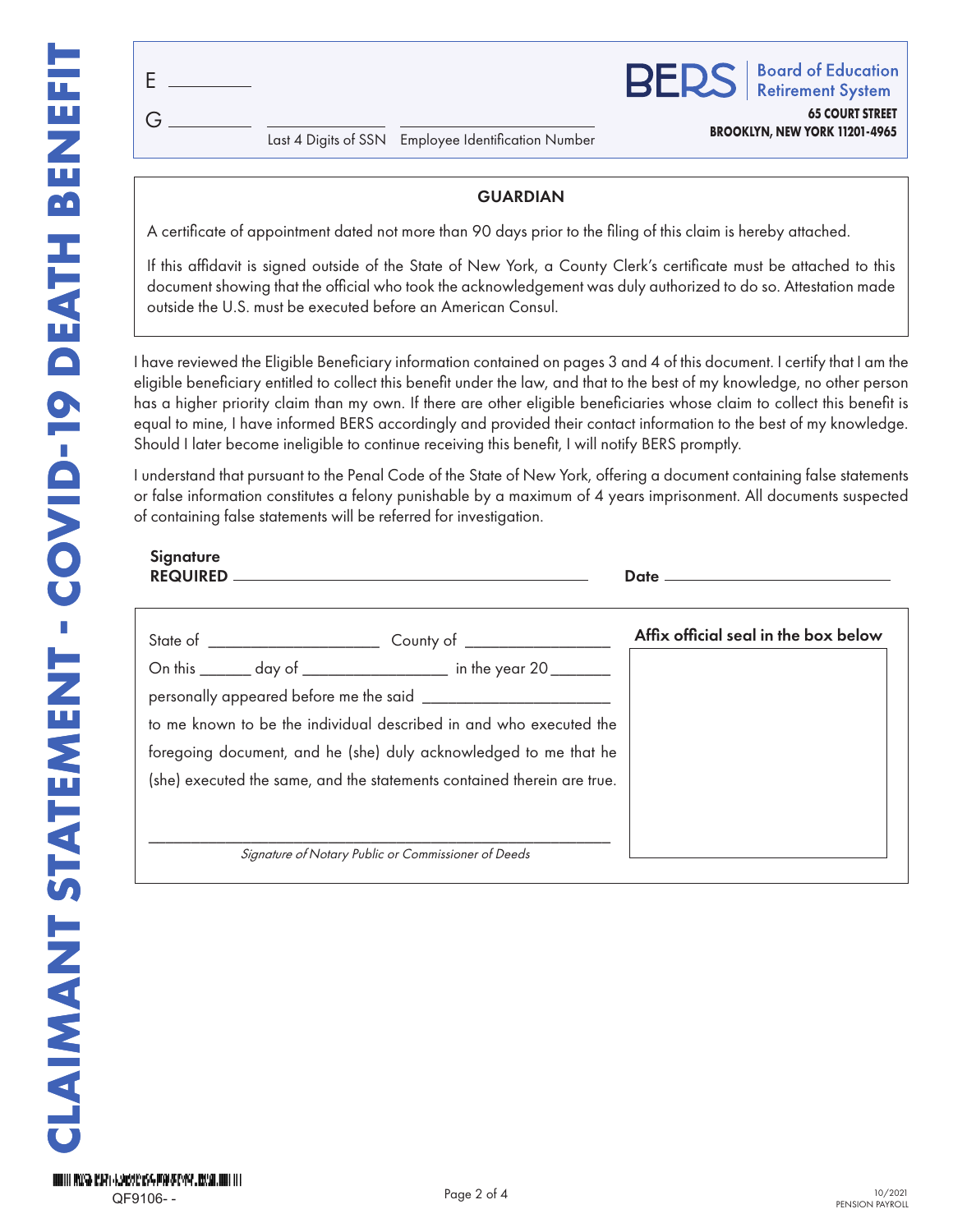| F |                          |  |
|---|--------------------------|--|
| G | Last 4 Digits of SSN Emp |  |

# **BROOKLYN, NEW YORK 11201-4965** Last 4 Digits of SSN Employee Identification Number

### INFORMATION ABOUT THE COVID-19 DEATH BENEFIT

Chapter 89 of the Laws of 2020 created a special COVID-19 death benefit in cases where the novel coronavirus ("COVID-19") caused or contributed to the death of a member (or, in more limited circumstances, of a retiree).

# Eligibility Requirements

For a member who died in active service, the requirements for the COVID-19 death benefit are as follows:

- 1. The member must have reported to their usual work location or to an alternate work location (but not including working from home), on the orders of their employer, on or after 03/01/2020;
- 2. The member must have contracted COVID-19 within 45 days of reporting to work, as evidenced by either a positive laboratory test or as diagnosed by a physician, nurse practitioner, or physician's assistant;
- 3. The member must have died on or before 01/29/2020; and
- 4. COVID-19 must have caused or contributed to the member's death, as evidenced by either a death certificate showing the cause of death or as certified by a physician, nurse practitioner, or physician's assistant.

A member who has retired either for service or for disability will be covered if all the above requirements are met, and in addition:

- 5. The date of retirement must fall on or after 03/01/2020 and no later than 06/30/2020; and
- 6. The eligible beneficiary applies within 90 days after the member's retirement date to request the conversion of the service or disability retirement into a COVID-19 death benefit.

For items 2 and 4 above, the medical professional certifying the diagnosis and/or the cause of death must be a licensed, certified, registered or authorized physician, nurse practitioner, or physician's assistant currently in good standing in any state or the District of Columbia, or a physician, nurse practitioner, or physician's assistant authorized to practice in New York by Executive Order during the declared COVID-19 State of Emergency. What Documentation Is Required?

To claim this benefit, the eligible beneficiary must present, in addition to this Claimant Statement, adequate documentation to prove all the Eligibility Requirements above. In all cases, this must include at a minimum (a) a **Certification of** Attendance at Work Location, which must be completed by the employer of the decedent, and (b) an original death certificate. Note that, when requesting a death certificate, you should always request a death certificate showing the cause of death. If the death certificate displays the cause of death as being COVID-19, and if the date of death falls within 45 days of the decedent's last day of attendance at their work location, then it may be possible to proceed without further documentation. Otherwise, additional documents are required to support this application.

If the death certificate does not show COVID-19 as the cause of death, then BERS will require separate proof that COVID-19 caused or contributed to the decedent's death. This should take the form of a Certification of COVID-19 Diagnosis and/or Cause of Death form, which BERS can provide.

If the decedent's death is more than 45 days after their last attendance at their place of work, then BERS will require proof that the decedent was diagnosed with COVID-19 no more than 45 days after their last attendance at their place of work. This should take the form of a Certification of COVID-19 Diagnosis and/or Cause of Death form, which BERS can provide, by a lab test, or by other medical documentation that clearly indicates the date of diagnosis.

*(Cont'd)*